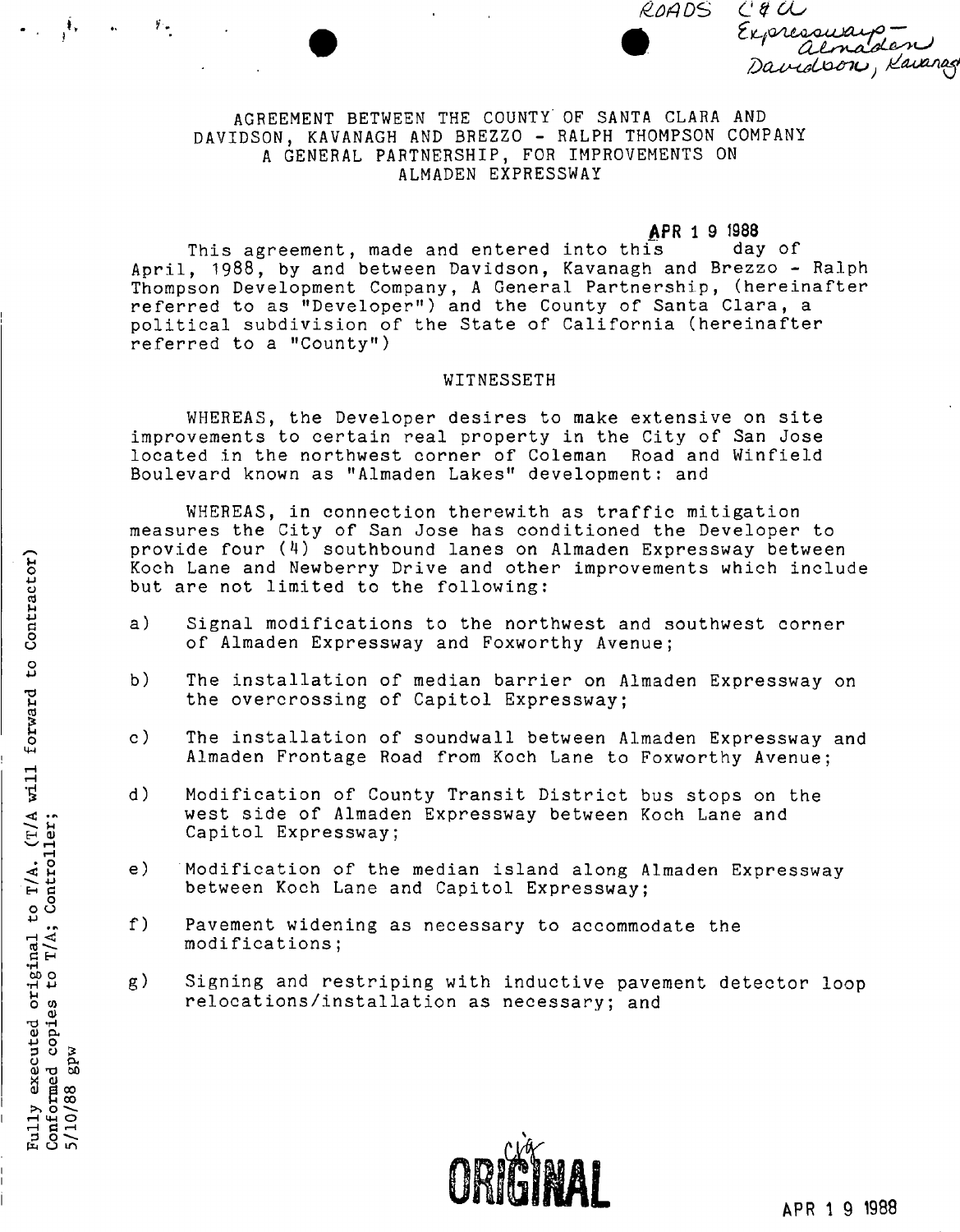WHEREAS, the County desires the construction of certain improvements that are above and beyond the improvements conditioned by the City of San Jose; and

WHEREAS, it is in the public interest of orderly and economic construction practices to include the construction of the improvements desired by COUNTY in the Developer's construction improvements under a single contract, awarded and administered by the Developer.

NOW, THEREFORE, in consideration of their mutual promises, covenants and agreements, and subject to the terms, conditions and provisions hereinafter set forth:

1. Scope of Work. The COUNTY desires the construction of an upgraded soundwall starting at a point just south of the electrolier located approximately 665 feet north of the center line of Foxworthy Avenue and ending at a point just north of another electrolier located approximately 120 feet north of the center line of Foxworthy Avenue. A Type 50 concrete barrier is to be integrated as the bottom half of this soundwall. Other related work involved in the upgrading will include but not be limited to the following: the removal of existing curb and gutter and concrete island, relocation of the existing electroliers to the top of the Type 50 concrete barrier, installation of electrical conduit and conductors, and restoration of the asphalt concrete surface. The total length of the upgrading is approximately  $545$  feet: and

2. Plans and Specifications. The Developer at his expense shall cause to be prepared or prepare improvement plans for the above mentioned traffic mitigation measures including the upgraded soundwalls and related work for the approval of the City of San Jose and County. Upon approval the Developer shall administer the construction contract for the improvements including the upgraded soundwalls and related work.

3. Environmental Requirements. The Developer shall be responsible to fulfill all the environmental requirements pursuant to existing law.

4. Permits and Fees. The Developer shall apply for and comply with the terms of an encroachment permit from the County for all the work within the Almaden Expressway right of way including the upgraded soundwalls and related work. The Developer is also required to pay all fees including fees required for the upgraded soundwalls and related work.

5. Cost. The Developer shall bear the actual and total cost of all work involved in the traffic mitigation measures including the upgraded soundwalls and related work. County agrees to pay the Developer the set sum of Ten Thousand Dollars (\$10,000) for construction of the upgraded soundwall and related work required to construct the upgraded soundwalls. Payment shall be made within thirty (30) days after the completion of construction of the traffic mitigation improvements including the upgraded soundwalls and related work.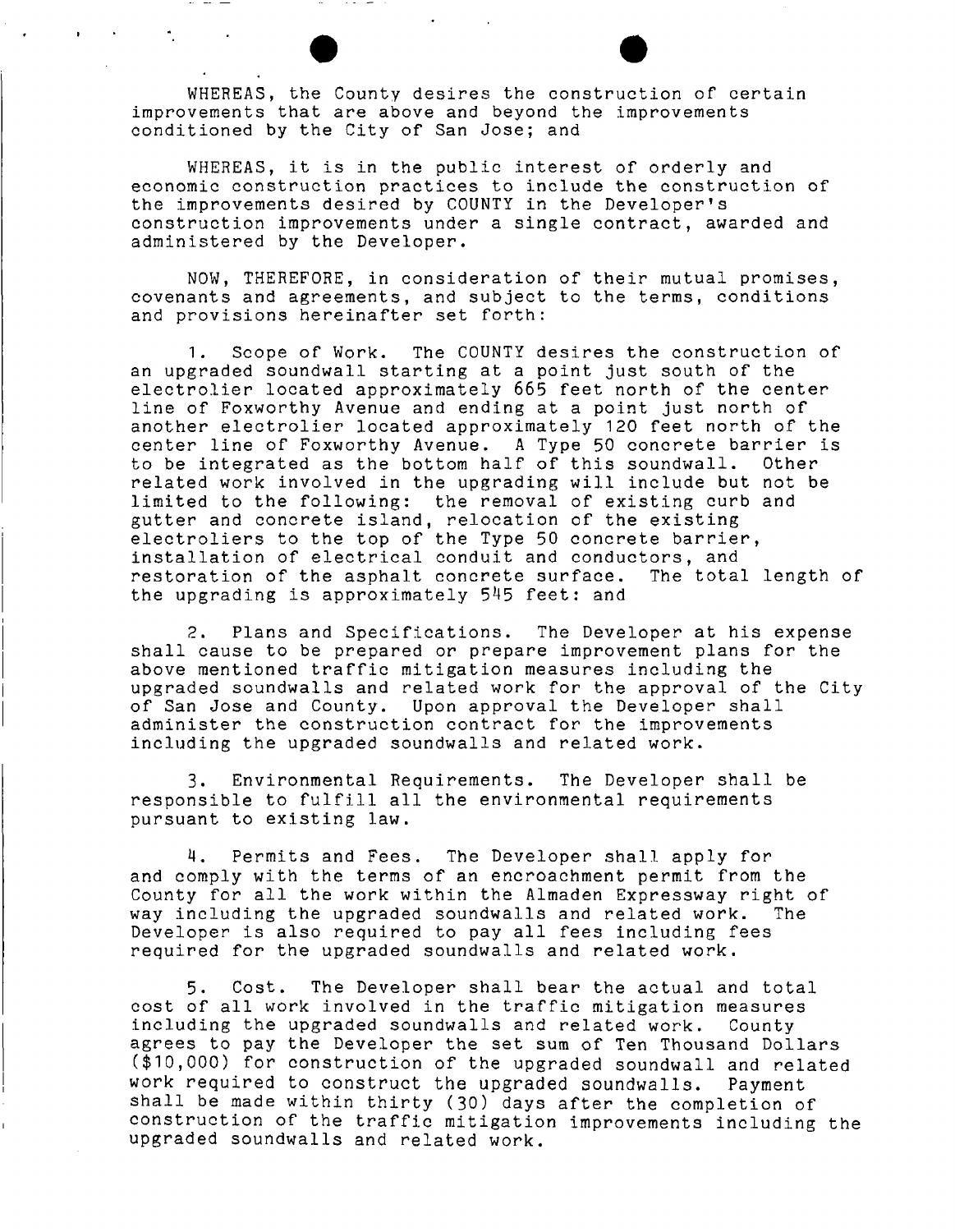6. Insurance. Developer shall maintain during the term of this agreement a policy of liability insurance as hereinafter described naming as additional insured County, its officers, agents, and employees and the Board of Supervisors of the County of Santa Clara, individually and collectively. Said policy shall afford coverage with respect to liability for all acts and omissions of Developer and supervisory acts and omissions of the officers, agents and employees of County undertaken pursuant to this agreement. Said policy shall insure against bodily injury to the limits of Five Hundred Thousand Dollars (\$500,000.00) for each person and Five hundred Thousand Dollars (\$500,000.00) for each occurrence, and property damage to the limit of Fifty Thousand Dollars (\$50,000.00) for each occurrence with an aggregate amount of not less than Two Hundred Thousand Dollars (\$200,000.00). Said policy shall provide that the coverage afforded thereby shall be primary to the full limits of liability stated in the declarations and shall further provide that if County, its officers, agents and employees or the Board of Supervisors, individually and collectively have other insurance which affords coverage against a loss covered by said policy, that other insurance shall be excess insurance only.

7. Imdemnification. Developer shall assume the defense and indemnify and save harmless County, its officers, agents and employees from every expense, liability or payment by reason of injury to persons, including death, or damage to property arising from any negligent act or omission of Developer, its employees, agents, contractors, subcontractors, or anyone directly or indirectly employed thereby, or arising in any way from performance or nonperformance of work required by this agreement. This provision shall not be deemed to require Developer to indemnify County against liability for liability or damage arising from the sole negligence or willful misconduct of County or its agents, employees or independent contractors directly responsible to County.

8. Ownership. Upon satisfactory completion of the work under this agreement, ownership and title to all materials, equipment and appurtenances installed will automatically be vested in the County and no further agreement will be necessary to transfer ownership to the County.

9. Administration. The Developer agrees to meet its obligations to its contractors and make timely payments for all labor and materials required for the improvements constructed pursuant to this agreement including the upgraded soundwalls and related work. Developer shall hold County harmless and without liability with respect to obligations to said parties, and Developer agrees to defend and indemnify County in the event County should be required to defend a lawsuit or suffer damages of any kind as a result of Developer's failure to meet said obligations.

10. Term. This agreement may be terminated at any time by written mutual consent of the parties or in any event, shall terminate upon satisfactory completion of construction of the improvements or on December 31, 1988 whichever occurs first.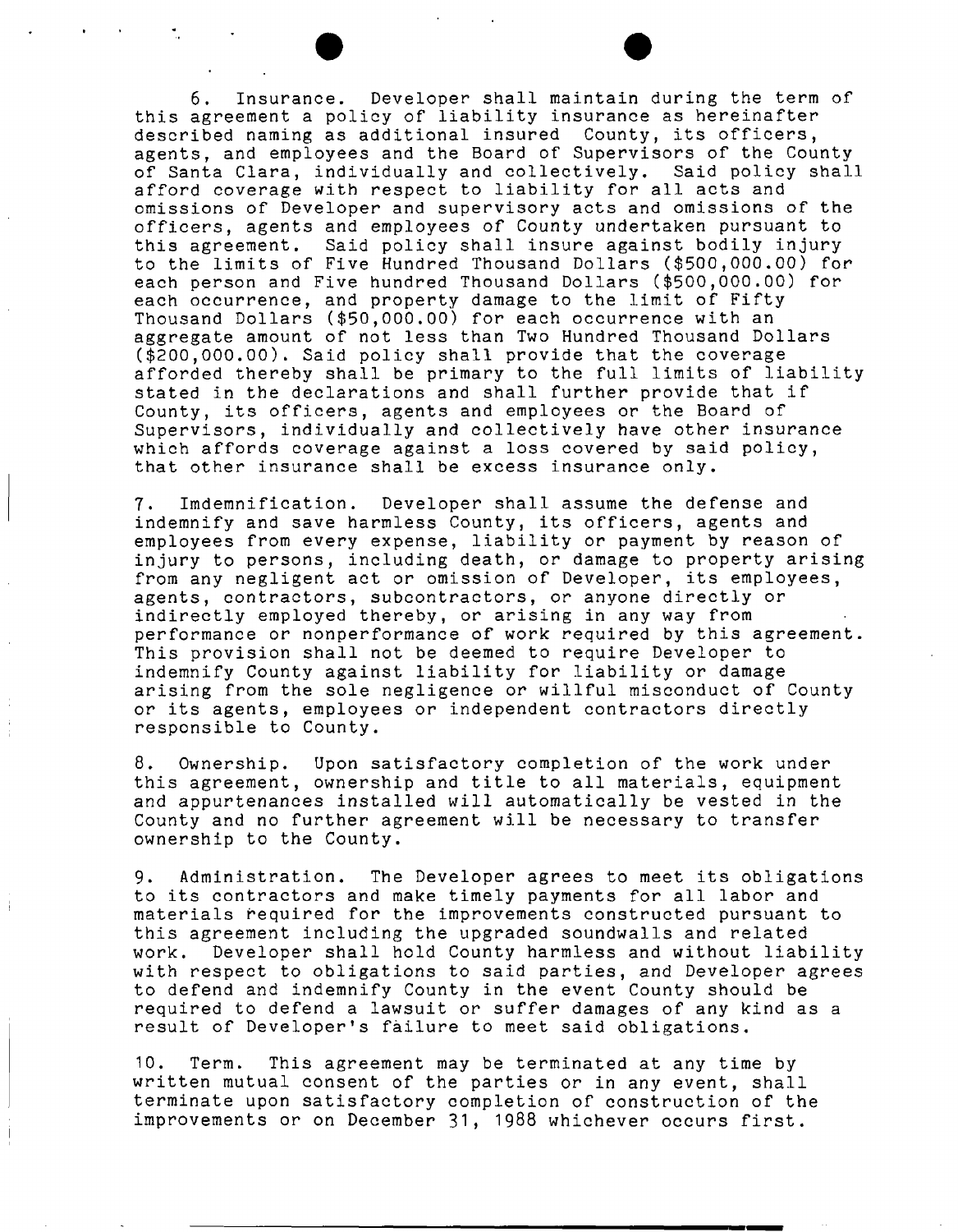AGREEME BETWEEN THE COUNTY OF SAN CLARA AND DAVIDSON , WVANAG H AND BREZZO - RALPH *m* OMPSON COMPAN Y •A GENERAL PARTNERSHIP , FOR IMPROVEMENT S ON ALMADEN EXPRESSWA Y

IN WITNESS WHEREOF, the parties have executed this agreement as of the date first above written.

COUNTY OF SANTA CLARA

By ZOE LONGREN Chairperson Beard of Supervisors A T Т *UjL* 

APR 1 9 jggg

Donald M. Rains, Clerk Board of Supervisors

Approved As To Form and Legality

/Deputy County Counsel

Davidson, Kavanagh and Brezzo - Ralph Thompson Development Company, General Partnership А

 $\overline{By}$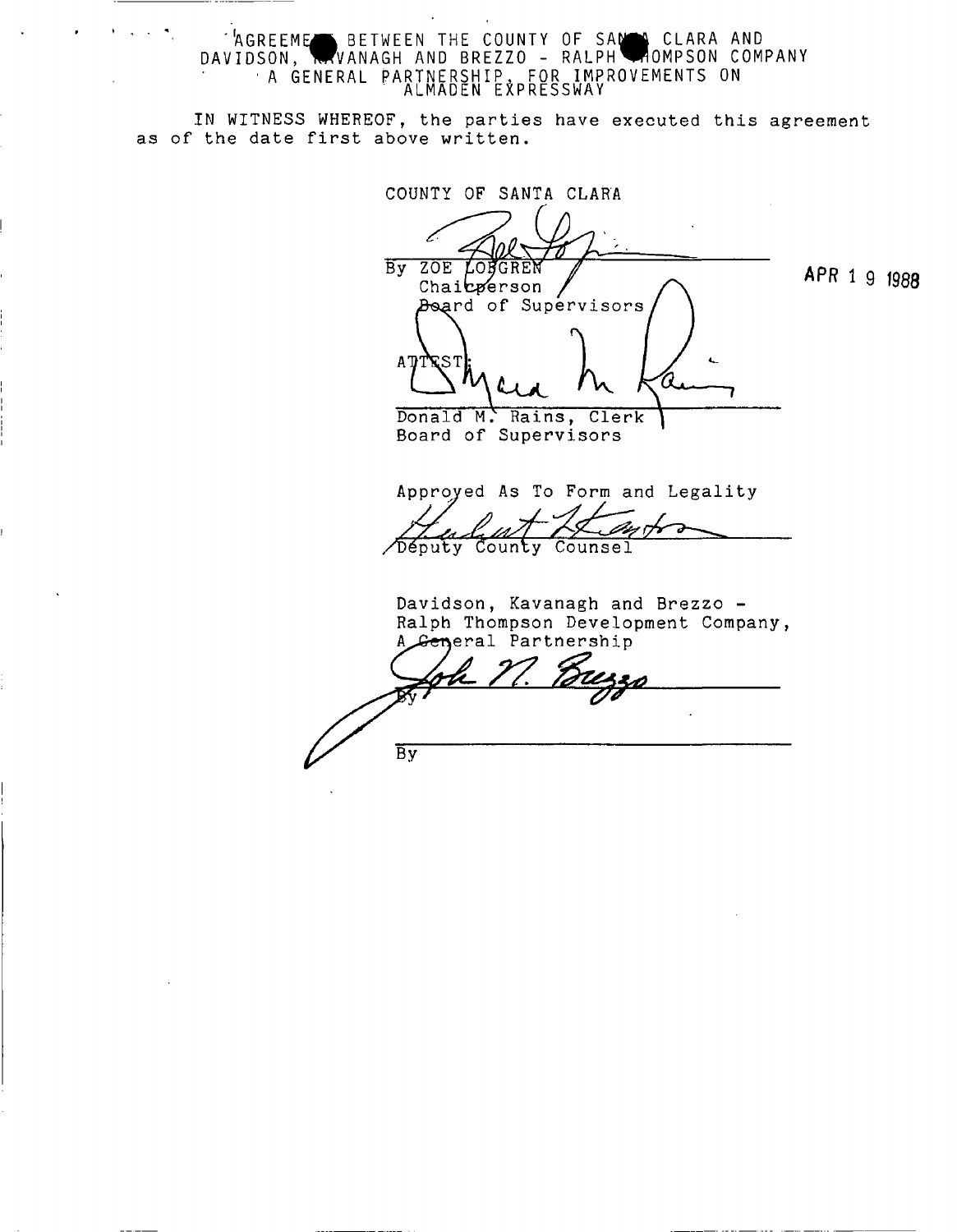THIS IS FOR YOUR STARS ENTRY AND TRANSMITTAL TO FINANCE.

 $\leq$ 

JOB NO. None CHANGE ORDER NO. None

## **BOARD OF SUPERVISORS**  COUNTY OF SANTA CLARA

DATE: May 9, 1988

The following Modifications to Agreement was approved by the Board of Supervisors at a meeting held on April 19, 1988, Item No. 19.

PROJECT TO BE CHARGED: Improvements on Almaden Expressway.

FOR THE AMOUNT OF \$10,000

CONTRACTOR: Davidson, Kavanagh and Brezzo - Ralph Thompson Company, A general

Partnership

COMPLETION DATE: December 31, 1988

BUDGET ITEM: **(FOR CONTROLLER'S USE)** 

Deputy Clerk

Gail Wess

cc **— CONTROLLER** 

 $\mathcal{L} = \{ \mathcal{L} \mid \mathcal{L} \in \mathcal{L} \}$ 

 $CC$  --  $FILE$ 

cc **— ORIGINATING DEPARTMENT** - Transportation Agency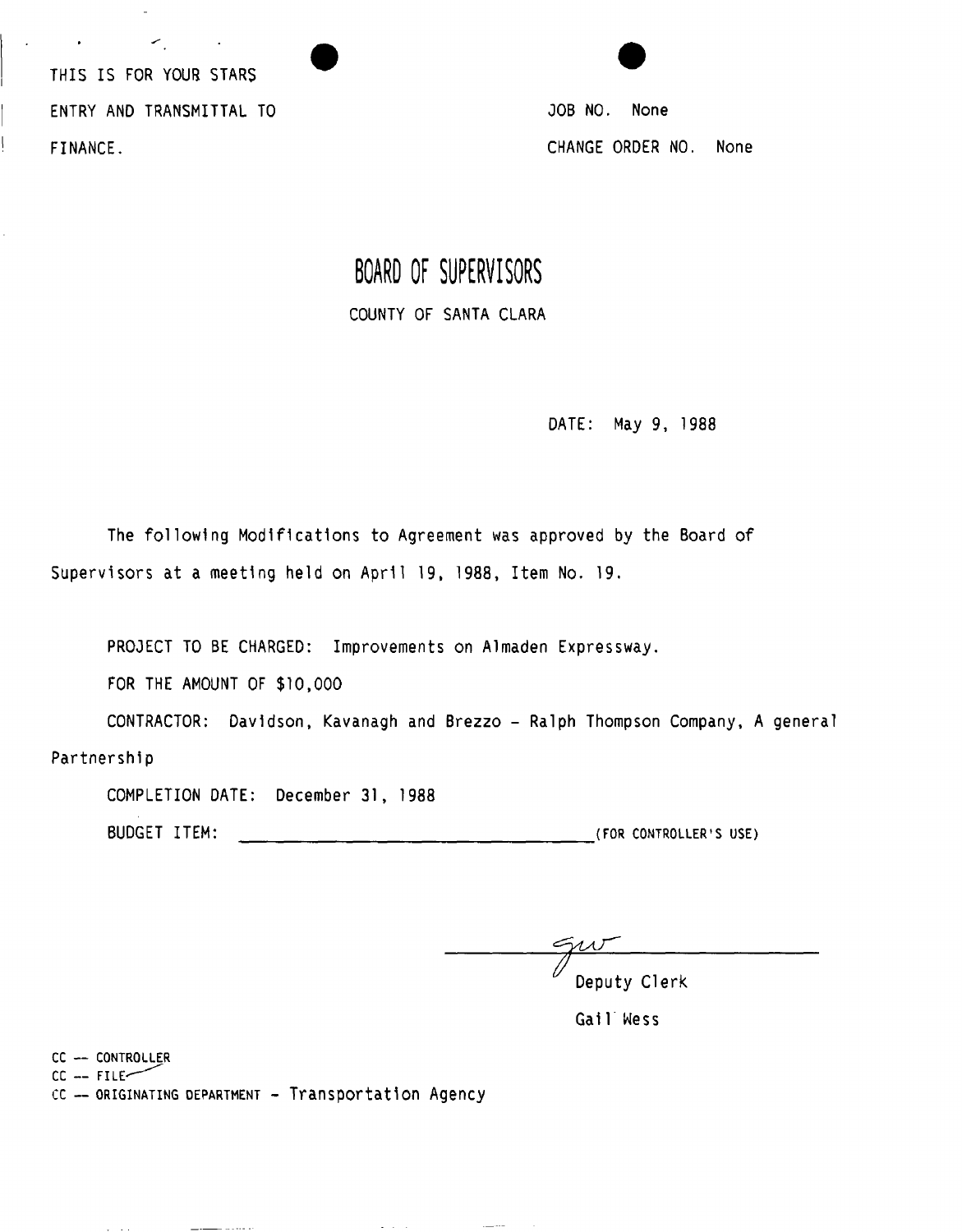# **MEMORANDU M**

 $\hat{\mathbf{r}}$ 



 $\mathbf{I}$ 

|       |                                      | FROM: Gail Wess    |  |
|-------|--------------------------------------|--------------------|--|
|       |                                      | Clerk of the Board |  |
|       |                                      | DATE:              |  |
| CLARA | B/S Meeting $-4/19/88 -$ Item No. 19 | 1988<br>Mav 9. .   |  |

Enclosed please find fully executed original and conformed copy of Agreement with Davidson, Kavanagh and Brezzo - Ralph Thompson Company, a General Partnership, relating to Improvements on Almaden Expressway.

Please forward original to Contractor.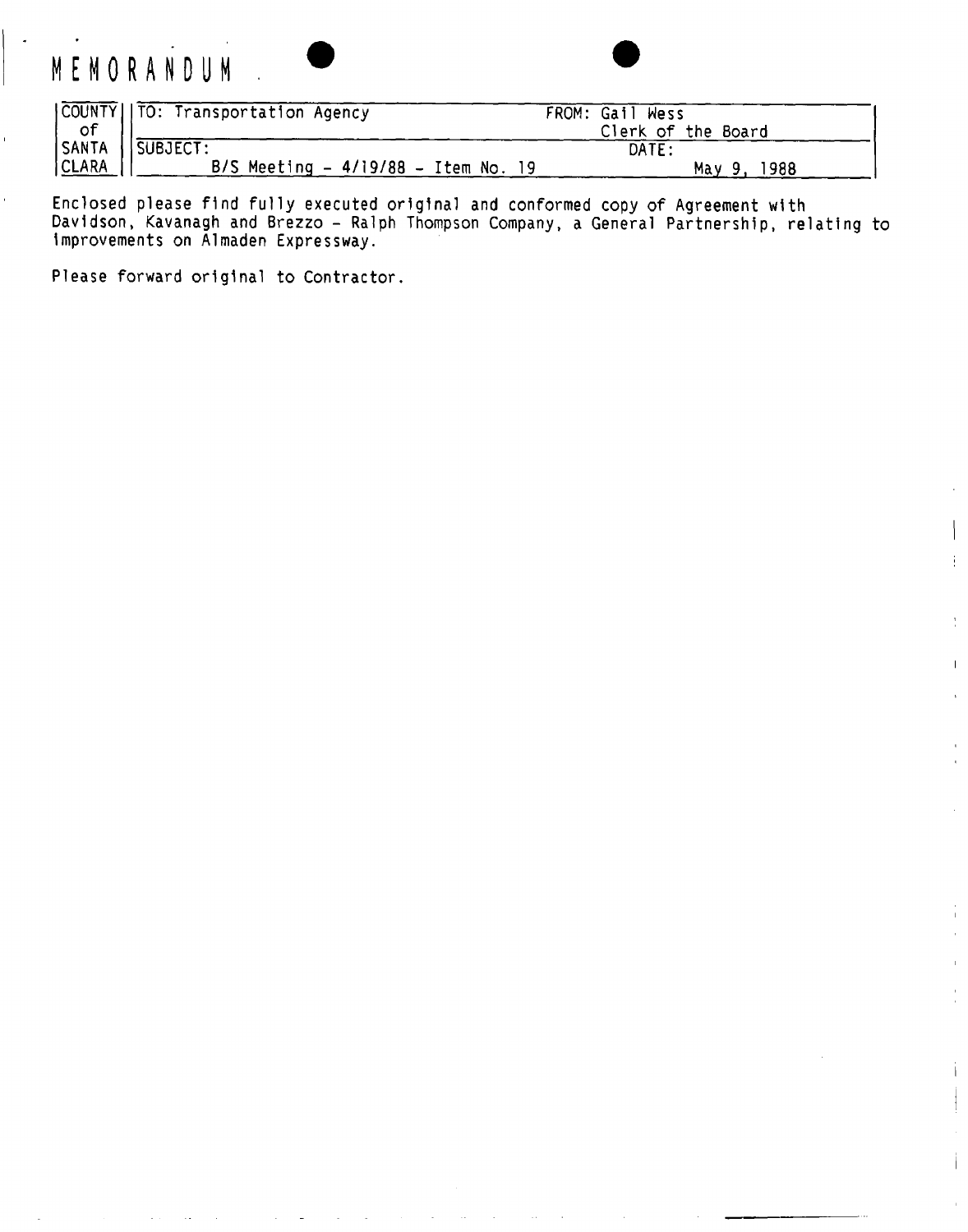|    | <b>County of Santa Clara</b>                                                  |                        |                            | <b>Transportation Agency</b><br>1555 Berger Drive<br>San Jose, California 95112                                                                    |
|----|-------------------------------------------------------------------------------|------------------------|----------------------------|----------------------------------------------------------------------------------------------------------------------------------------------------|
| ₩. | <b>California</b><br>$771 - 13$                                               | TRANSMITTAL MEMORANDUM |                            |                                                                                                                                                    |
|    | Prepared by Parsons                                                           | Page $1$ of $3$        |                            | $S.D.$ <sup>1</sup>                                                                                                                                |
|    | Reviewed by Bruce<br>Submitted by Reading<br>APPROVED: DIRECTOR $\mathcal{Z}$ |                        |                            | <b>DATE:</b> $April 5, 1988$<br>APPROVED BY THE BOARD OF SUPERVISORS<br>OF SANTA CLARA COUNTY APR 1 9 1988.<br>DONALD M. RAINS, Clerk of the Soard |
|    | TRANSIT DISTRICT BOARD:                                                       | Agenda Date            |                            | <b>BEGM NOW</b>                                                                                                                                    |
|    | COUNTY BOARD OF SUPERVISORS:                                                  |                        | Agenda Date April 19, 1988 | Item No.                                                                                                                                           |
|    | TRANSPORTATION COMMISSION:<br>$QP(h^{n})$                                     | Agenda Date            |                            | Item No.                                                                                                                                           |
|    | SCOTTY A. BRUCE, Deputy Director, Design and Construction                     |                        |                            |                                                                                                                                                    |
|    | APPROVE AND EXECUTE AGREEMENT BETWEEN DEVELOPER AND COUNTY<br>SUBJECT:        |                        |                            |                                                                                                                                                    |

### RECOMMENDED ACTION:

Approve and Authorize the Chairperson to execute the attached "Agreement Between the County of Santa Clara and Davidson, Kavanagh and Breezo - Ralph Thompson Company, A General Partnership, for Improvements on Almaden Expressway".

FOR IMPROVEMENTS ON ALMADEN EXPRESSWAY.

#### FISCAL IMPLICATIONS:

The County's share for the improvements to be provided by the Developer is \$10,000.00. Funds are available in the Spot Safety Program (0023-6412-2892 ). There are no long term fiscal implications from this project.

#### REASON FOR RECOMMENDATION:

This recommendation includes improvements desired by the County in the above Developer's construction project that are above and beyond the improvements conditioned by the City of San Jose upon the above developer. It would be in the public interest (orderly and economic construction practices) to include the County 's desired improvements in the developer's construction contract.

**1908 REV 5/B4** 

• <« *<* 

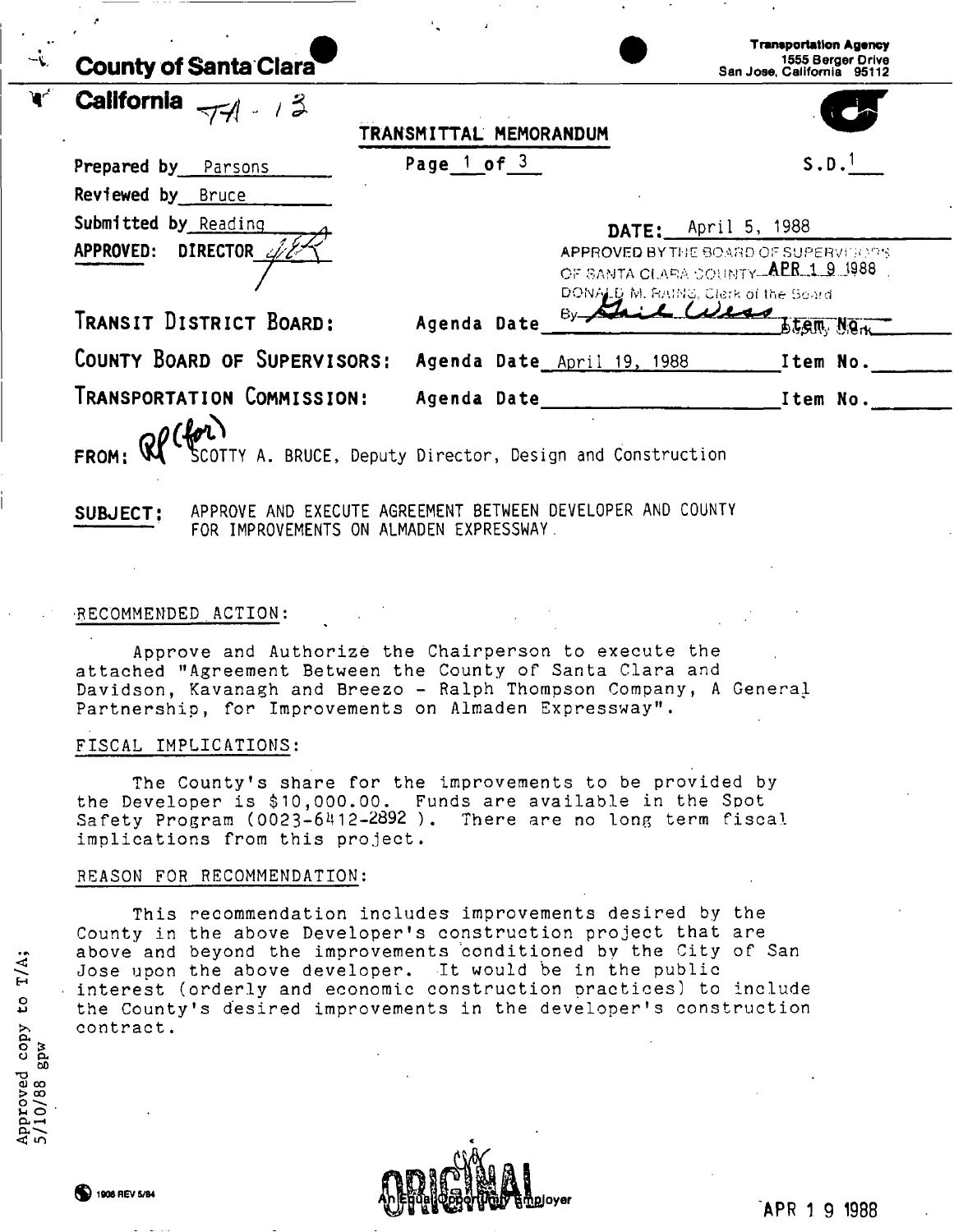Page 2 of 2

## DATE: <u>April 5, 1988</u>

**TRANSIT DISTRICT BOARD AGENDA DATE:** 

**COUNTY BOARD OF SUPERVISORS AGENDA DATE:** April 19, 1988

**TRANSPORTATION COMMISSION AGENDA DATE:** 

**SUBJECT:** APPROVE AND EXECUTE AGREEMENT BETWEEN DEVELOPER AND COUNTY FOR IMPROVEMENTS ON ALMADEN EXPRESSWAY

#### BACKGROUND:

The general partnership of Davidson, Kavanagh and Breezo -Ralph Thompson Development Company are the developers of "Almaden Lakes" located on the northwest corner of Coleman Road and Winfield Boulevard. The City of San Jose has conditioned this Developer to provide four  $(4)$  southbound lanes on Almaden Expressway between Koch Lane and Newberry Drive and other improvements which include but are not limited to:

- a) Signal modifications to the northwest and southwest corner of Almaden Expressway and Foxworthy Avenue;
- b) The installation of median barrier on Almaden Expressway on the overcrossing of Capitol Expressway;
- c) The installation of soundwall between Almaden Expressway and Almaden Frontage Road from Koch Lane to Foxworthy- Avenue;
- d) Modification of County Transit District bus stops on the west side of Almaden Expressway between Koch Lane and Capitol Expressway;
- e) Modification of the median island along Almaden Expressway between Koch Lane and Capitol Expressway;
- f) Pavement widening as necessary to accommodate the modifications;
- g) Signing and restriping with inductive pavement detector loop relocations/installation as necessary; and

In the process of reviewing the developer's proposed improvement plans for conformance to the conditions imposed for development by the City of San Jose, it was determined that certain improvements above and beyond those conditioned by the City should be constructed at this time due to the lack of sufficient space between the Almaden Frontage Road and the expressway near Foxworthy Avenue. It is proposed by the Agency staff that approximately 545 feet of New Jersey type rail be constructed to separate these roadways at the narrowest spot.

**9 9** 1910 REV 5/84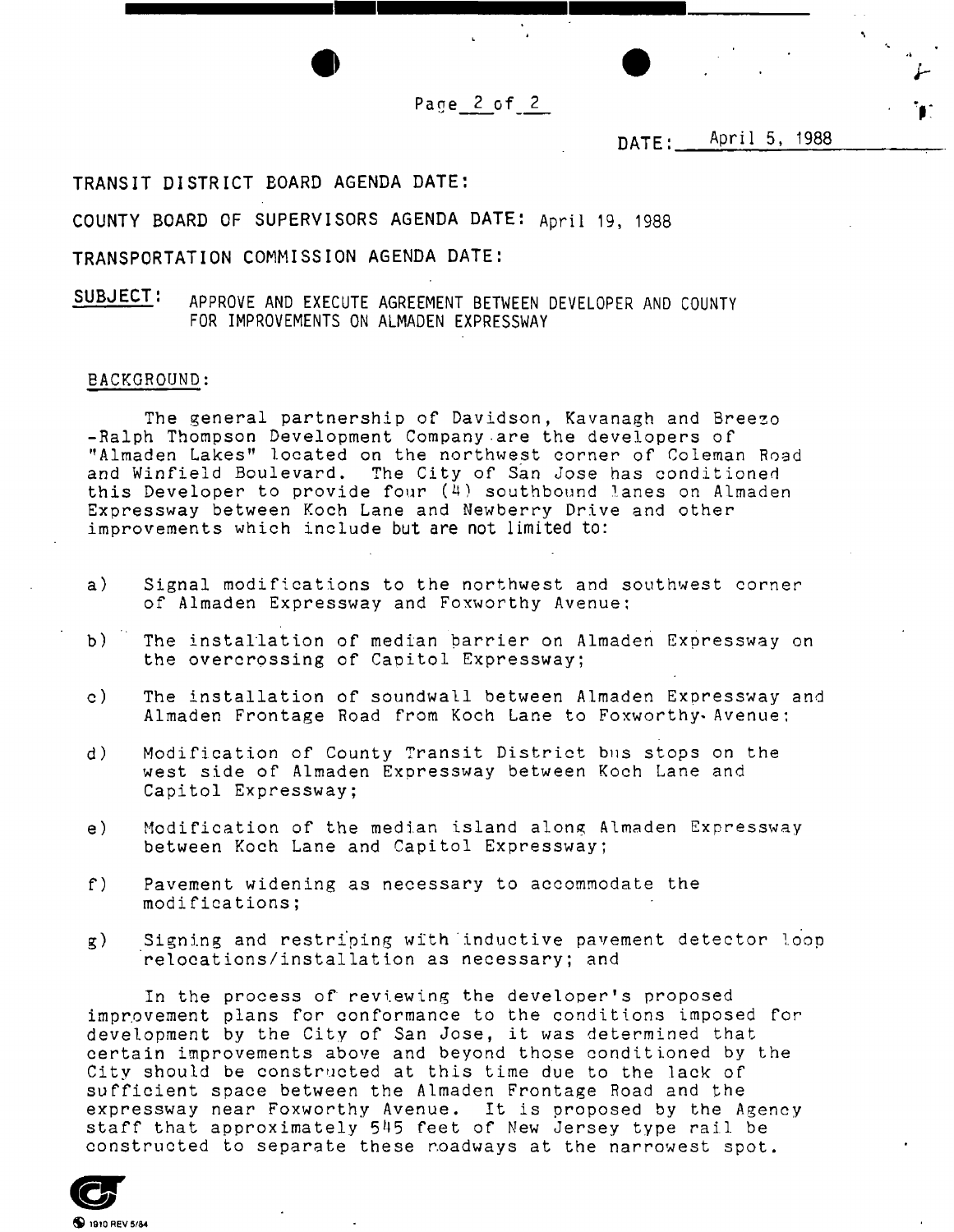**Pane 3 of 3** 

## $\texttt{DATE}: \_\texttt{APr11} \texttt{5, +988}$

## **TRANSIT DISTRICT BOARD AGENDA DATE:**

**COUNTY BOARD OF SUPERVISORS AGENDA DATE:** April 19, 1988

**TRANSPORTATION COMMISSION AGENDA DATE:** 

**SUBJECT:** APPROVE AND EXECUTE AGREEMENT BETWEEN DEVELOPER AND COUNTY FOR IMPROVEMENTS ON ALMADEN EXPRESSWAY

## BACKGROUND: cont'd

The soundwall requirement will be satisfied by placing it on top of this barrier. This construction would be above and beyond the improvements conditioned by the City of San Jose, and it is proposed that the County pay the developer a lump sum to include the construction of this barrier and related work in the Developer's construction contract. The cost would be shared equally among the County and developer, but the proposal is to limit County's payment to \$10,000.

CONSEQUENCES OF NEGATIVE ACTION:

The barrier wall improvements between the frontage road and expressway will not have been constructed in the most efficient and economical manner.

## STEPS FOLLOWING APPROVAL:

An executed copy of the agreement will be sent to the developer.

SAB:RBP:f1

Attachment

cc: County Counsel